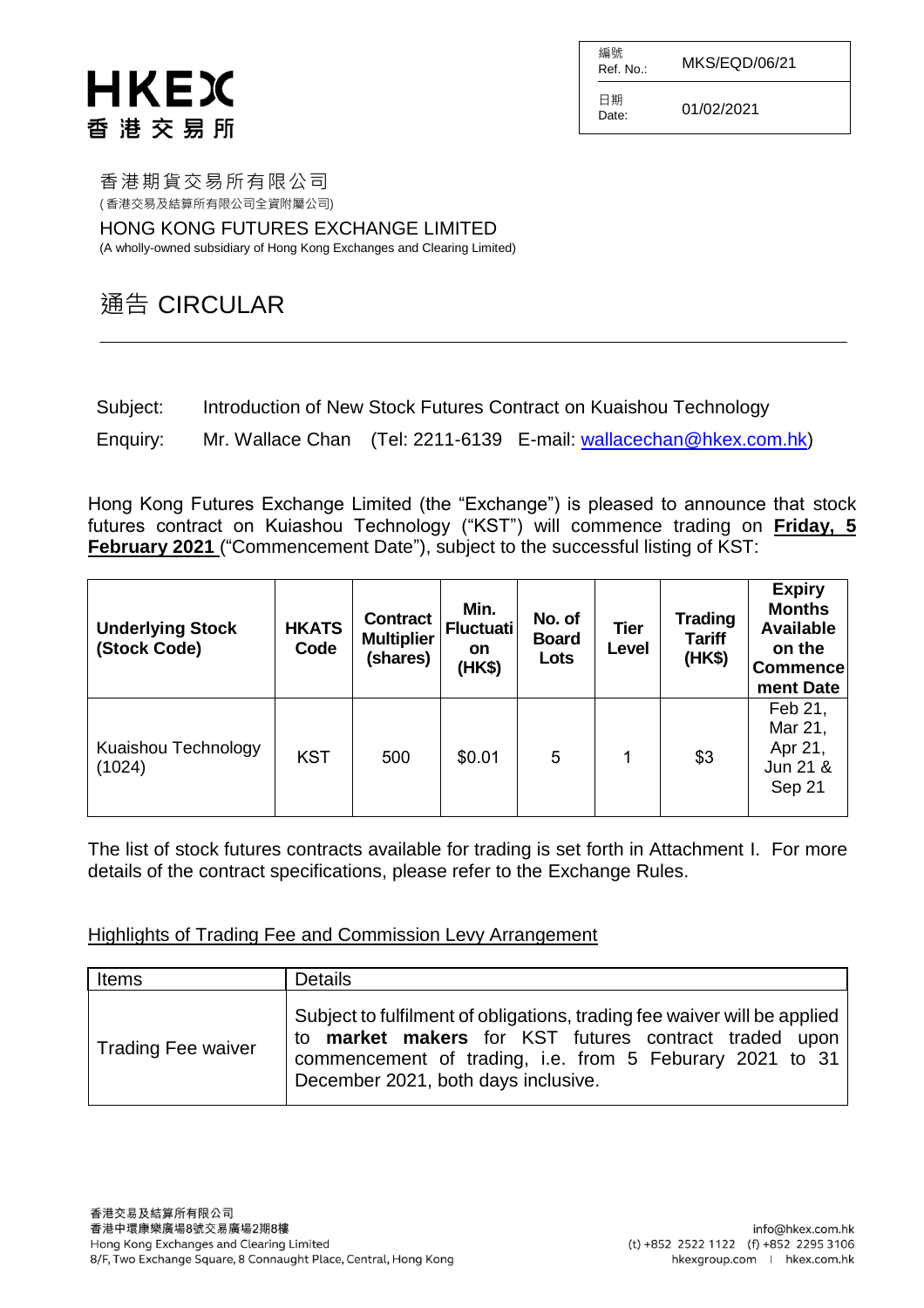| <b>Items</b>                     | <b>Details</b>                                                                                                                                                                                                                                                                                                                                               |
|----------------------------------|--------------------------------------------------------------------------------------------------------------------------------------------------------------------------------------------------------------------------------------------------------------------------------------------------------------------------------------------------------------|
| <b>Commission Levy</b><br>waiver | The Commission Levy will be HK\$0.10 per contract per side.<br>Pursuant to the Securities and Futures (Levy) Order for new futures<br>contracts (s12, Cap 571Z), the Commission Levy for the KST stock<br>futures will be waived for the first 6 months upon commencement<br>of trading, i.e. from 5 February 2021 to 4 August 2021, both days<br>inclusive. |

#### Position Limit

The position limit for the KST stock futures will be 5,000 open contracts per contract month.

#### Market Making

The Exchange now invites applications for market makers. Interested parties should contact Mr. David Lutz [\(DavidLutz@hkex.com.hk\)](mailto:DavidLutz@hkex.com.hk) and Ms. Emily Huang [\(EmilyHuang@hkex.com.hk\)](mailto:EmilyHuang@HKEX.COM.HK) for details.

During the first two weeks of the introduction of KST stock futures (i.e. between 5 February 2021 and 18 February 2021, both days inclusive), the market making obligation in terms of the maximum bid / ask spread will be two times of the original obligation.

#### Trading Fee

Subject to fulfilment of obligations, the trading fee waiver announced in the circulars (ref: [MKS/EQD/43/20\)](https://www.hkex.com.hk/-/media/HKEX-Market/Services/Circulars-and-Notices/Participant-and-Members-Circulars/HKFE/2020/MKS_EQD_43_20_e.pdf) dated 24 December 2020 will be applied to market makers of the new stock futures contracts traded traded upon commencement of trading, i.e. from 5 Feburary 2021 to 31 December 2021, both days inclusive.

#### Pre-launch Arrangements

The following pre-launch arrangements will be implemented on **Thursday, 4 February 2021** (i.e. one business day before the Commencement Date):

- a. stock futures series of the new stock futures will be displayed, but not tradable; and
- b. the risk parameter files ("RPF"), clearing and open interest reports on new stock futures will be generated.

The purpose of the generation of RPF one business day before the Commencement Date is to assist Participants in estimating the margin requirements for the new stock futures contracts trading on the Commencement Date.

Please note that the margin requirements estimated using the RPF available after the settlement process on the business day before the Commencement Date may not be the same as the actual amounts required on the Commencement Date. HKEX and its subsidiaries accept no liability whatsoever for any loss or damage arising from or in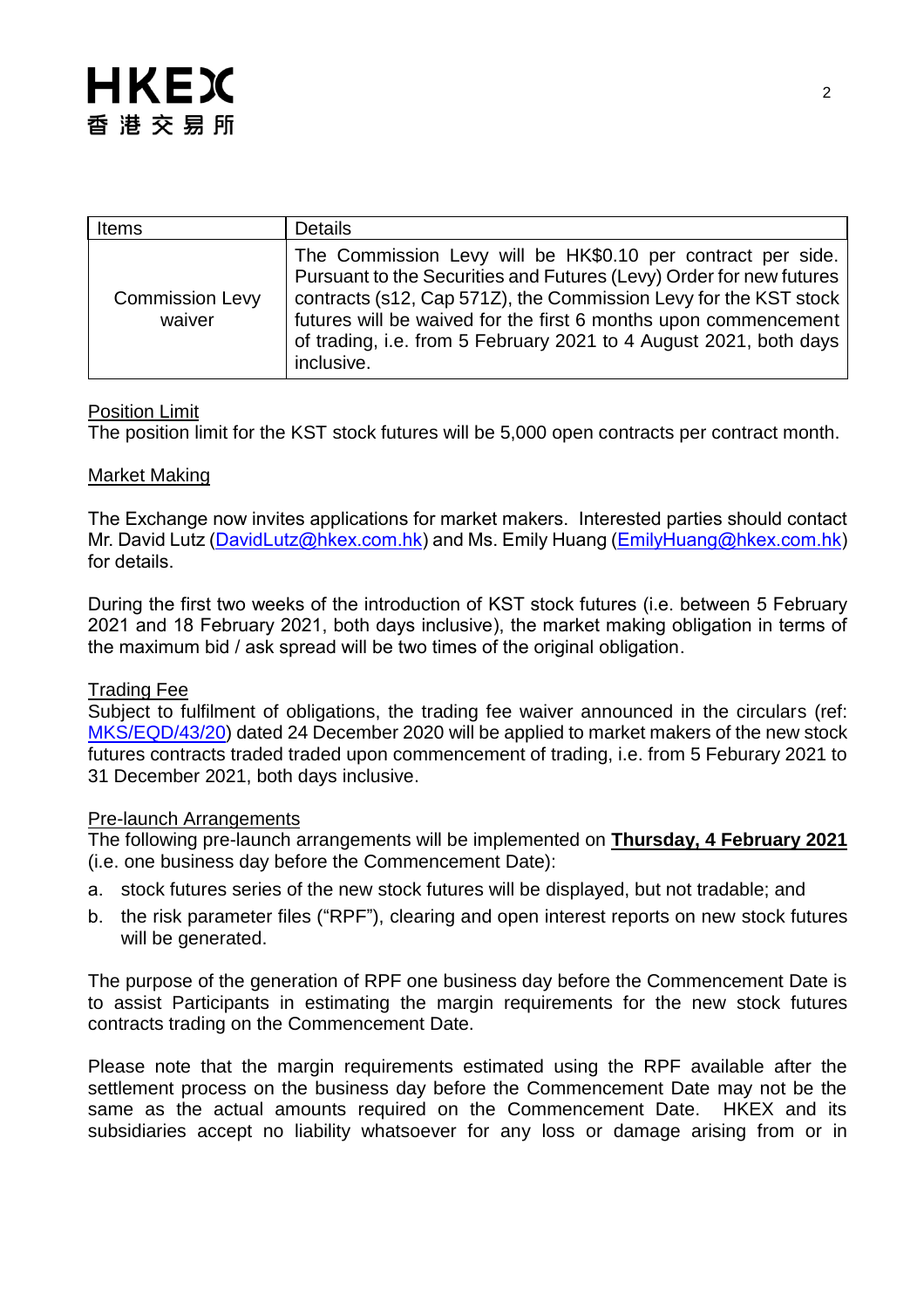connection with the use of the information contained in such RPF. Participants who wish to use the above-mentioned RPF are reminded to update the PC-SPAN Organisation Master File. For details, please refer to the relevant Clearing House circular to be issued in due course.

#### Trading Information

The access codes of information vendors will be posted on the HKEX website in due course.

#### Inform Staff and Clients

Please notify all interested clients about the introduction of KST stock futures and **pay attention that the contract multipliers will be in multiple board lots of the underlying stock**. Please ensure that your back office systems are ready for a smooth operation. In addition, all your staff should be fully aware of the above and should exercise caution when dealing with new stock futures contract and when advising your clients.

Investors should also be aware that some stock futures contracts have market makers signed up while others do not. Availability of market makers, depending on their sign-up, may also change from time to time. The availability of market makers will be updated on the HKEX [website](http://www.hkex.com.hk/Products/Listed-Derivatives/Single-Stock/Stock-Futures?sc_lang=en) from time to time. Investors should exercise due caution in trading stock futures contracts without market makers and understand the liquidity risk involved. They would have to trade against other investors with opposite views when they open or close their stock futures positions.

Alexander Siu Co-head Equities Product Development Markets Divison

*This circular has been issued in the English language with a separate Chinese language translation. If there is any conflict in the circulars between the meaning of Chinese words or terms in the Chinese language version and English words in the English language version, the meaning of the English words shall prevail.*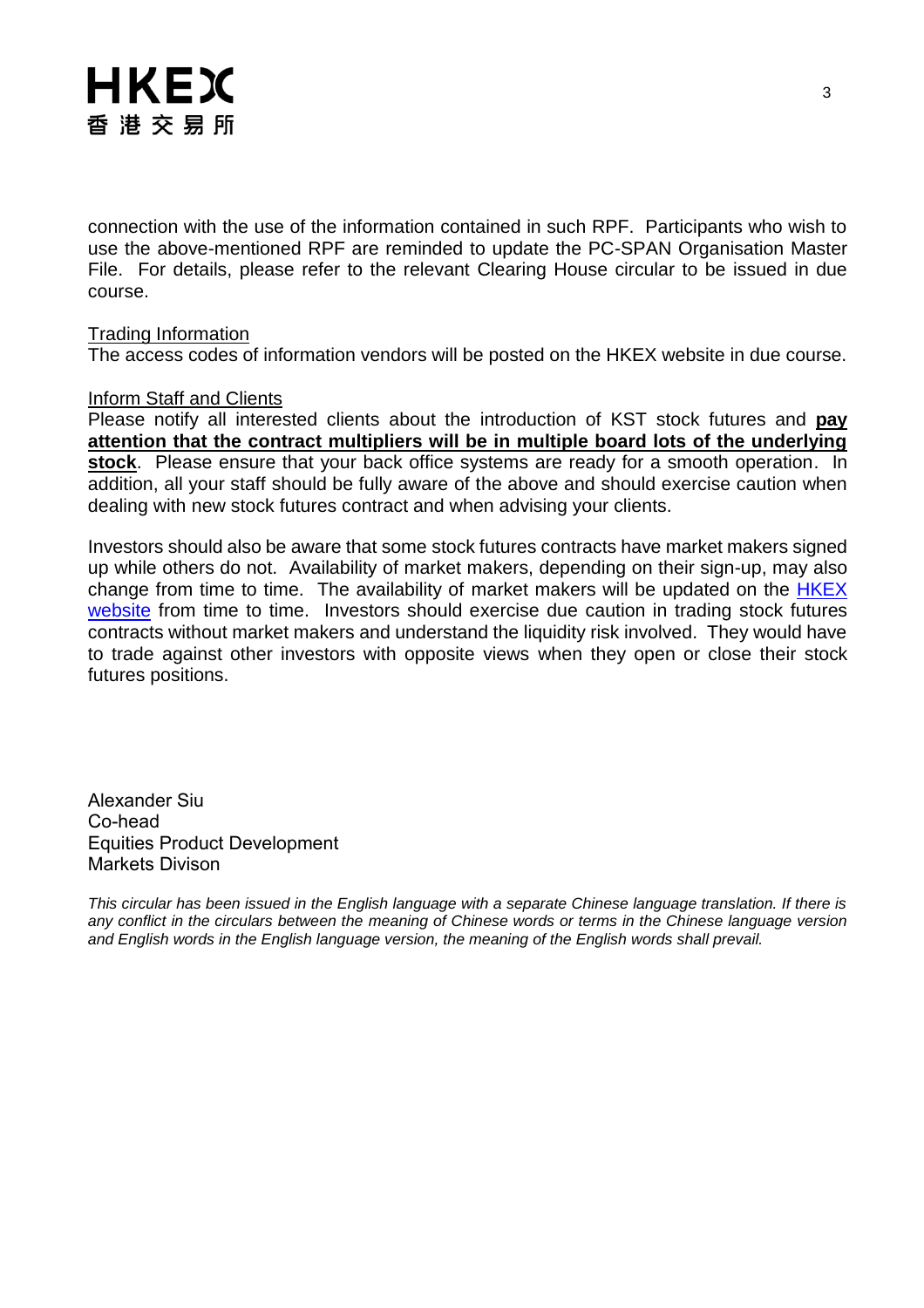### **List of Stock Futures Contracts Available for Trading**

The following list of stock futures contracts are available for trading on the HKATS. Exchange Participants and their clients should be aware that stock futures contracts may or may not have market makers to provide bid / offer quotes for trading. Investors should exercise due caution and understand the liquidity risk involved when trading stock futures without market makers.

| a) Stock Futures with Contract Multiplier with More Than One Underlying Board Lot Shares |  |
|------------------------------------------------------------------------------------------|--|
|------------------------------------------------------------------------------------------|--|

|                | No. SEHK<br>Code | <b>HKATS</b><br><b>Underlying Stock Name</b><br>Contract<br><b>Multiplier</b><br>Code<br>(shares) |            |        | No. of<br><b>Board</b><br>Lots | <b>Tier</b><br>No. |
|----------------|------------------|---------------------------------------------------------------------------------------------------|------------|--------|--------------------------------|--------------------|
| $\mathbf{1}$   | 16               | Sun Hung Kai Properties Limited                                                                   | <b>SHK</b> | 1,000  | $\overline{2}$                 | 1                  |
| $\overline{2}$ | 175              | Geely Automobile Holdings Ltd.                                                                    | GAH        | 5,000  | 5                              | 1                  |
| 3              | 268              | Kingdee International Software Group Co., Ltd.                                                    | <b>KDS</b> | 2,000  | $\overline{2}$                 | 1                  |
| 4              | 688              | China Overseas Land & Investment Ltd.                                                             | COL        | 2,000  | 4                              | 1                  |
| 5              | 788              | China Tower Corporation Limited                                                                   | <b>TWR</b> | 10,000 | 5                              | $\overline{2}$     |
| 6              | 823              | <b>Link Real Estate Investment Trust</b>                                                          | <b>LNK</b> | 1,000  | 10                             | 1                  |
| $\overline{7}$ | 981              | Semiconductor Manufacturing International Corp.                                                   | <b>SMC</b> | 2,500  | 5                              | 1                  |
| 8              | 998              | China CITIC Bank Corporation Ltd.                                                                 | <b>CTB</b> | 20,000 | 20                             | 1                  |
| 9              |                  | 1024 Kuaishou Technology^                                                                         | <b>KST</b> | 500    | $5\phantom{1}$                 | $\mathbf{1}$       |
| 10             | 1288             | Agricultural Bank of China Ltd.                                                                   | <b>ABC</b> | 10,000 | 10                             | 1                  |
| 11             | 1299             | AIA Group Ltd.                                                                                    | AIA        | 1,000  | 5                              | 1                  |
| 12             | 1336             | New China Life Insurance Co. Ltd.                                                                 | <b>NCL</b> | 1,000  | 10                             | 1                  |
| 13             | 1359             | China Cinda Asset Management Co., Ltd.                                                            | <b>CDA</b> | 5,000  | 5                              | 3                  |
| 14             | 1810             | XiaoMi Corporation                                                                                | <b>MIU</b> | 1,000  | 5                              | $\overline{2}$     |
| 15             | 1816             | CGN Power Co., Ltd.                                                                               | <b>CGN</b> | 10,000 | 10                             | $\overline{2}$     |
| 16             | 1833             | Ping An Healthcare and Technology Co., Ltd.                                                       | <b>PHT</b> | 500    | 5                              | 1                  |
| 17             | 1876             | <b>Budweiser Brewing Company APAC Limited</b>                                                     | <b>BUD</b> | 1,000  | 10                             | $\overline{2}$     |
| 18             | 1918             | Sunac China Holdings Ltd.                                                                         | <b>SUN</b> | 2,000  | $\overline{2}$                 | 1                  |
| 19             | 1988             | China Minsheng Banking Corp., Ltd.                                                                | <b>MSB</b> | 10,000 | 20                             | 1                  |
| 20             | 2007             | Country Garden Holdings Co. Ltd.                                                                  | COG        | 5,000  | 5                              | 1                  |
| 21             | 2018             | AAC Technologies Holdings Inc.                                                                    | <b>AAC</b> | 1,000  | $\overline{2}$                 | 1                  |
| 22             | 2238             | Guangzhou Automobile Group Co., Ltd.                                                              | <b>GAC</b> | 4,000  | $\overline{2}$                 | 1                  |
| 23             | 2333             | Great Wall Motor Co. Ltd.                                                                         | <b>GWM</b> | 10,000 | 20                             | 1                  |
| 24             | 2382             | Sunny Optical Technology (Group) Co. Ltd.                                                         | <b>SNO</b> | 1,000  | 10                             | 1                  |
| 25             | 2601             | China Pacific Insurance Group Co. Ltd.                                                            | <b>CPI</b> | 1,000  | 5                              | $\overline{2}$     |
| 26             | 2800             | Tracker Fund of Hong Kong                                                                         | <b>TRF</b> | 50,000 | 100                            | 1                  |
| 27             | 2822             | CSOP FTSE China A50 ETF                                                                           | <b>CSA</b> | 5,000  | 25                             | 1                  |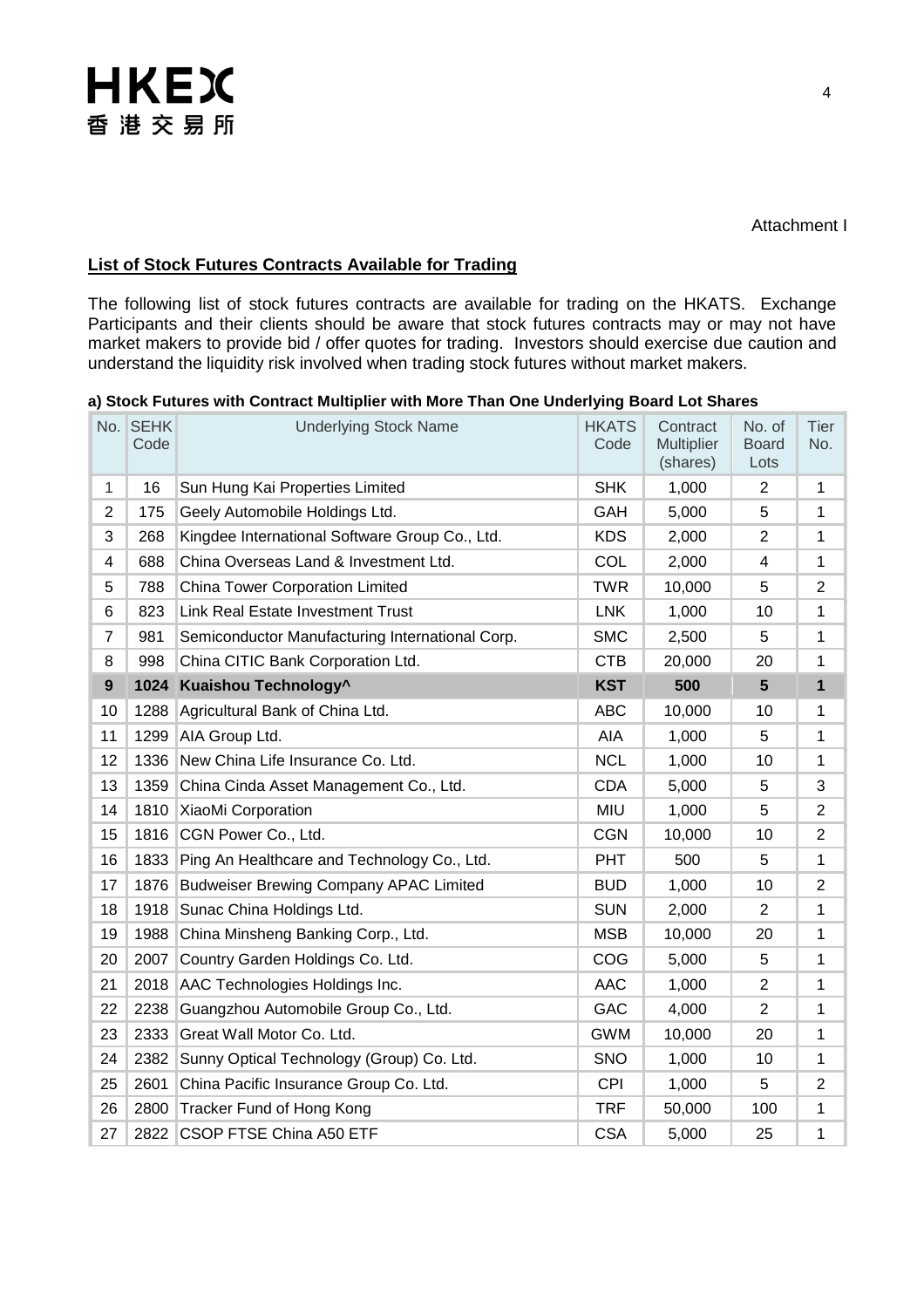# **HKEX** 香港交易所

|    | No. SEHK<br>Code | <b>Underlying Stock Name</b>          | <b>HKATS</b><br>Code | Contract<br><b>Multiplier</b><br>(shares) | No. of<br><b>Board</b><br>Lots | Tier<br>No. |
|----|------------------|---------------------------------------|----------------------|-------------------------------------------|--------------------------------|-------------|
| 28 | 2823             | iShares FTSE A50 China Index ETF      | A50                  | 5,000                                     | 50                             | 1           |
| 29 | 2828             | Hang Seng China Enterprises Index ETF | <b>HCF</b>           | 5,000                                     | 25                             | 1           |
| 30 | 3188             | ChinaAMC CSI 300 Index ETF            | AMC                  | 2,000                                     | 10                             | 1           |
| 31 | 3333             | China Evergrande Group                | EVG                  | 2,000                                     | 2                              | 1           |
| 32 | 3690             | Meituan Dianping                      | MET                  | 500                                       | 5                              | 1           |
| 33 | 6030             | CITIC Securities Co. Ltd.             | <b>CTS</b>           | 1,000                                     | 2                              | 2           |
| 34 | 6618             | JD Health International Inc.          | <b>JDH</b>           | 500                                       | 10                             | 1           |
| 35 | 6837             | Haitong Securities Co. Ltd.           | HAI                  | 10,000                                    | 25                             | 1           |
| 36 | 9618             | JD.com, Inc.                          | JDC.                 | 500                                       | 10                             | 1           |
| 37 | 9988             | Alibaba Group Holding Ltd.            | <b>ALB</b>           | 500                                       | 5                              | 1           |
| 38 | 9999             | NetEase, Inc.                         | <b>NTE</b>           | 500                                       | 5                              | 1           |

^ Trading will commence on 5 February 2021.

### **b) Stock Futures with Contract Multiplier Equal to One Underlying Board Lot Shares**

| No. | <b>SEHK</b><br>Code | <b>Underlying Stock Name</b>               | <b>HKATS</b><br>Code | Contract<br><b>Multiplier</b><br>(shares) | Tier<br>No.    |
|-----|---------------------|--------------------------------------------|----------------------|-------------------------------------------|----------------|
| 1   | 1                   | CK Hutchison Holdings Ltd.                 | <b>CKH</b>           | 500                                       | 1              |
| 2   | 2                   | CLP Holdings Ltd.                          | <b>CLP</b>           | 500                                       | 1              |
| 3   | 3                   | The Hong Kong and China Gas Company Ltd.   | <b>HKG</b>           | 1,000                                     | $\overline{2}$ |
| 4   | 4                   | The Wharf (Holdings) Limited               | <b>WHL</b>           | 1,000                                     | $\overline{2}$ |
| 5   | 5                   | <b>HSBC Holdings Plc.</b>                  | <b>HKB</b>           | 400                                       | $\overline{2}$ |
| 6   | 6                   | Power Assets Holdings Limited              | <b>HEH</b>           | 500                                       | $\overline{2}$ |
| 7   | 11                  | Hang Seng Bank Limited                     | <b>HSB</b>           | 100                                       | $\overline{2}$ |
| 8   | 12                  | Henderson Land Development Company Limited | <b>HLD</b>           | 1,000                                     | 1              |
| 9   | 17                  | New World Development Company Limited      | <b>NWD</b>           | 1,000                                     | 1              |
| 10  | 19                  | Swire Pacific Limited 'A'                  | <b>SWA</b>           | 500                                       | $\overline{2}$ |
| 11  | 23                  | The Bank of East Asia, Limited             | <b>BEA</b>           | 200                                       | 3              |
| 12  | 27                  | Galaxy Entertainment Group Ltd.            | <b>GLX</b>           | 1,000                                     | 1              |
| 13  | 66                  | <b>MTR Corporation Limited</b>             | <b>MTR</b>           | 500                                       | $\overline{2}$ |
| 14  | 241                 | Alibaba Health Information Technology Ltd. | <b>ALH</b>           | 2,000                                     | 1              |
| 15  | 267                 | <b>CITIC Limited</b>                       | <b>CIT</b>           | 1,000                                     | 3              |
| 16  | 386                 | China Petroleum & Chemical Corporation     | <b>CPC</b>           | 2,000                                     | 3              |
| 17  | 388                 | Hong Kong Exchanges and Clearing Limited   | <b>HEX</b>           | 100                                       | 1              |
| 18  | 700                 | Tencent Holdings Ltd.                      | <b>TCH</b>           | 100                                       | 1              |
| 19  | 728                 | China Telecom Corporation Limited          | <b>CTC</b>           | 2,000                                     | 3              |